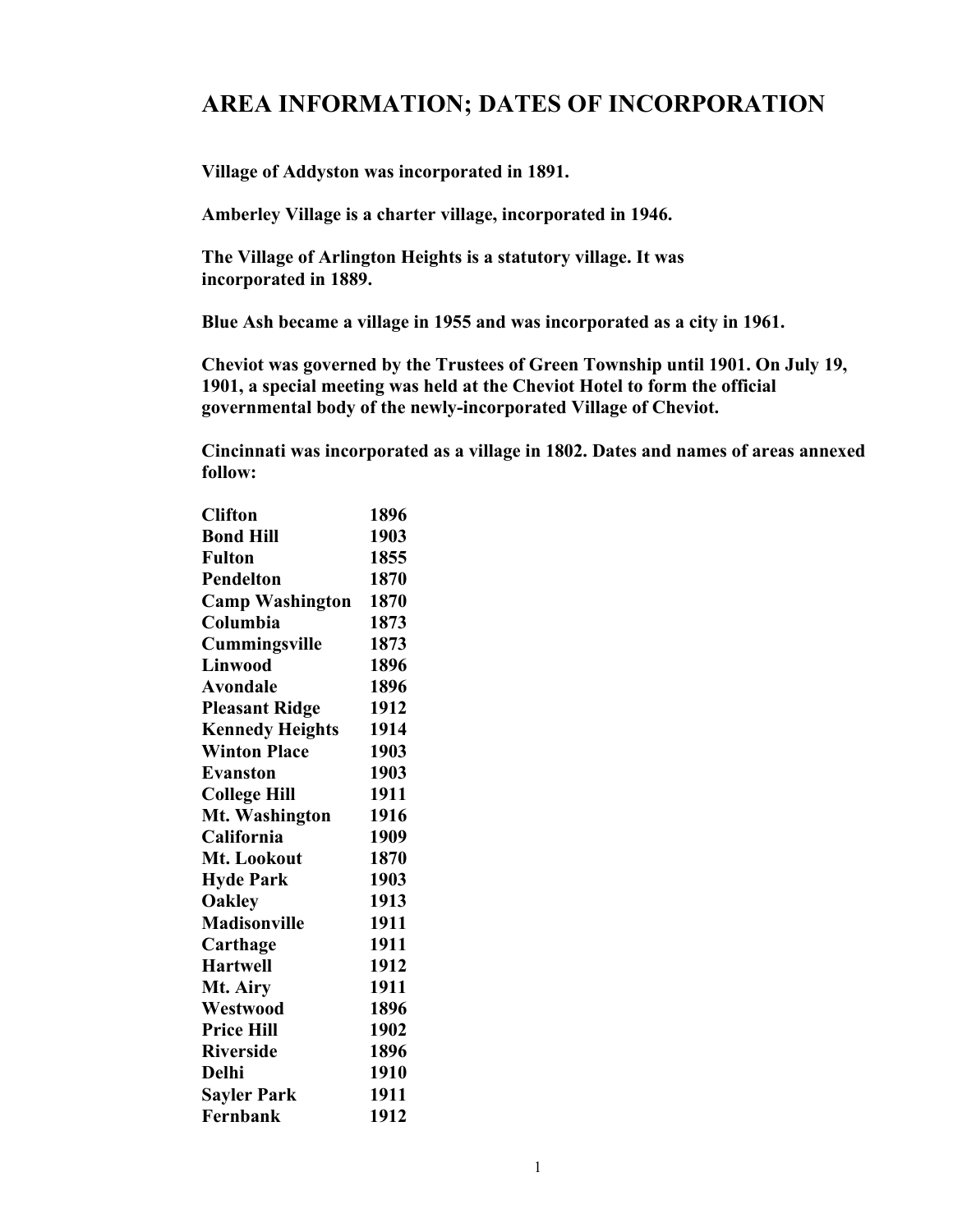**Cleves was incorporated as a village in 1875.** 

**Crosby Township includes the communities of New Haven, Fernald and New Baltimore.** 

**Deer Park was incorporated in 1912.** 

**Elmwood Place is a statutory village, incorporated in 1889.** 

**Evendale is a charter village and was incorporated in 1951.** 

**The Fairfax Police Department was formed in 1955.** 

**Glendale originated in 1851 as a residential development far enough, yet near enough, to industrial Cincinnati, and was incorporated in 1855. The railroad and the executives of the Procter & Gamble Co. played major roles in its origin, and much of Glendale remains intact as one of the earliest planned communities in Ohio.** 

**Golf Manor incorporated as a village in 1948.** 

**Harrison was incorporated in 1850. The village was named after William Henry Harrison.** 

**The Village of Indian Hill was incorporated in 1941. The Indian Hill Rangers were founded in 1903 and was originally a volunteer group known as "Horse Rangers."**

**The Village of Lincoln Heights is a statutory village, incorporated in 1946.** 

**The Village of Lockland is a statutory village and was incorporated in 1849.** 

**Madeira was incorporated as a village under the statutes of the state of Ohio in 1910. The village was protected by a series of elected marshals and appointed deputy marshals until 1942 when Tom Fesmire was appointed as Madeira's first chief of police. Chief Fesmire was succeeded by Chief Fred Doer in 1947.** 

**Mariemont incorporated as a village in July, 1941** 

**Milford was incorporated in 1888.** 

**Montgomery incorporated as a village in 1910; the first village hall was constructed in 1925.** 

**Mt. Healthy was incorporated in 1817.** 

**Newtown was incorporated in 1904.** 

**North College Hill was incorporated in 1916.** 

**North Bend was incorporated in 1874.**